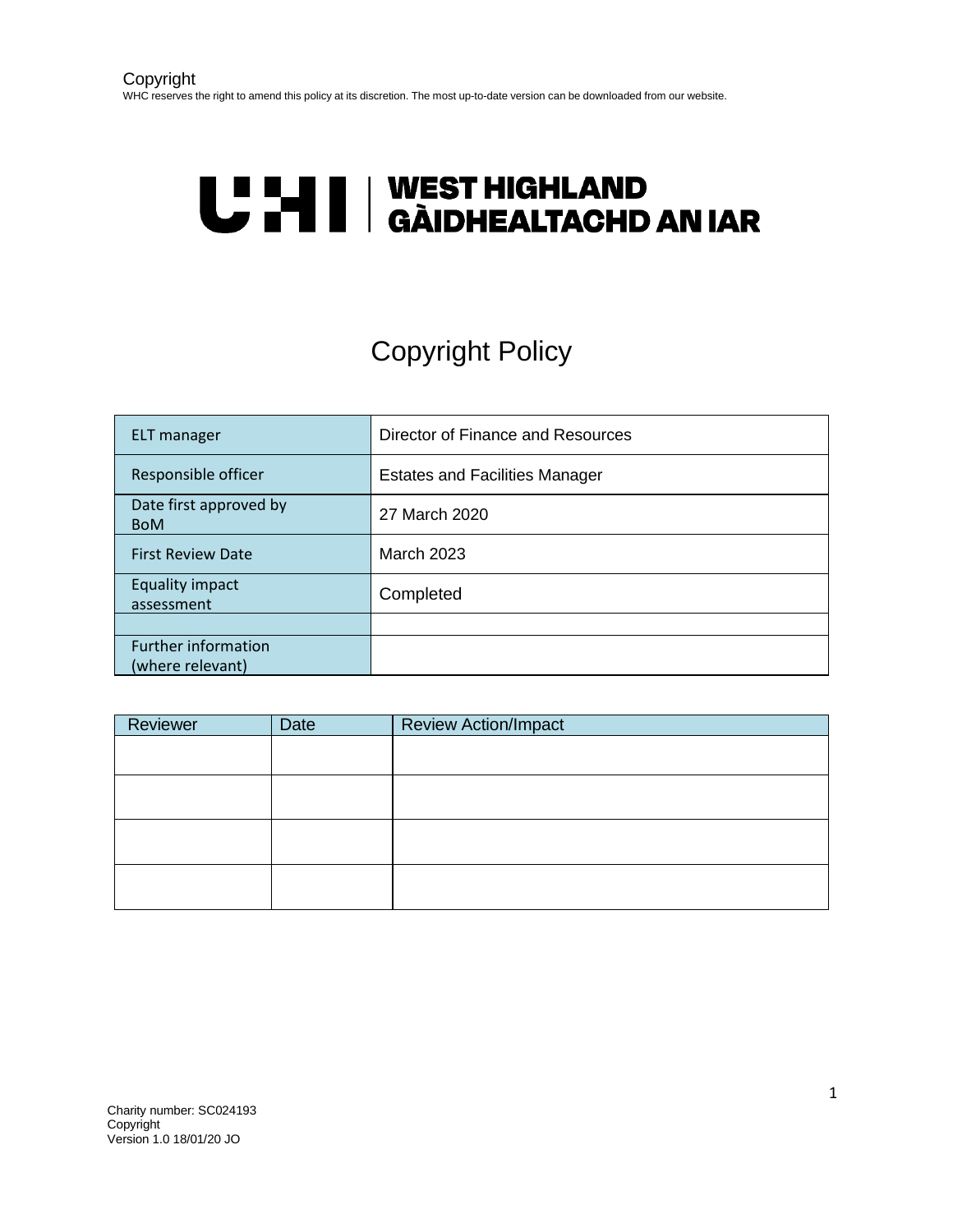### .**Copyright Policy**

#### **1. Purpose**

Copyright exists to protect the rights of authors, and to prevent illegal copying of copyrighted works which deprives those authors of legitimate income. This policy lays out the measures West Highland College UHI takes to ensure that members of West Highland College UHI community do not violate the rights of authors, whilst at the same time ensuring that the College is fully exploiting its rights.

#### **2. Scope**

- 2.1 The policy sets out a general framework for the treatment of copyright issues within the college, and the measures the college takes to ensure that authors' rights are not infringed.
- 2.2 It is not a detailed manual of copyright regulations, nor does it lay out detailed rights and responsibilities.
- 2.3 It does not cover Intellectual Property Rights of College lecturers and staff, with regard to their published or curricular work.

#### **3. Definitions**

IPR - Intellectual Property Rights.

CLA - Copyright Licensing Agency.

ERA - Educational Recording Agency.

Author - creator of a work: text, audio, video, artistic, database or software.

Excluded Works - works where copying is not permitted under any circumstances. Fair dealing - allowance for individual copy to be made for personal research or noncommercial use.

College Community - all staff and students currently employed or enrolled at the College. Digitisation - the process of creating a digital copy of print material, which can then be distributed electronically, eg email, VLE etc.

#### **4. Key Principles**

- 4.1 Members of West Highland College UHI community are prohibited from using copyrighted works in any way that is not authorised by:
	- a Specific exemptions in the copyright law,
	- b Fair dealing guidelines, including those specifically granted to educators in classroom settings, or
	- c Licenses or written permission from the copyright owner.

Any individual who breaches these rules may be personally liable to prosecution.

 4.2 The college has purchased various licences which allow for certain copying activities. The college holds the following licences: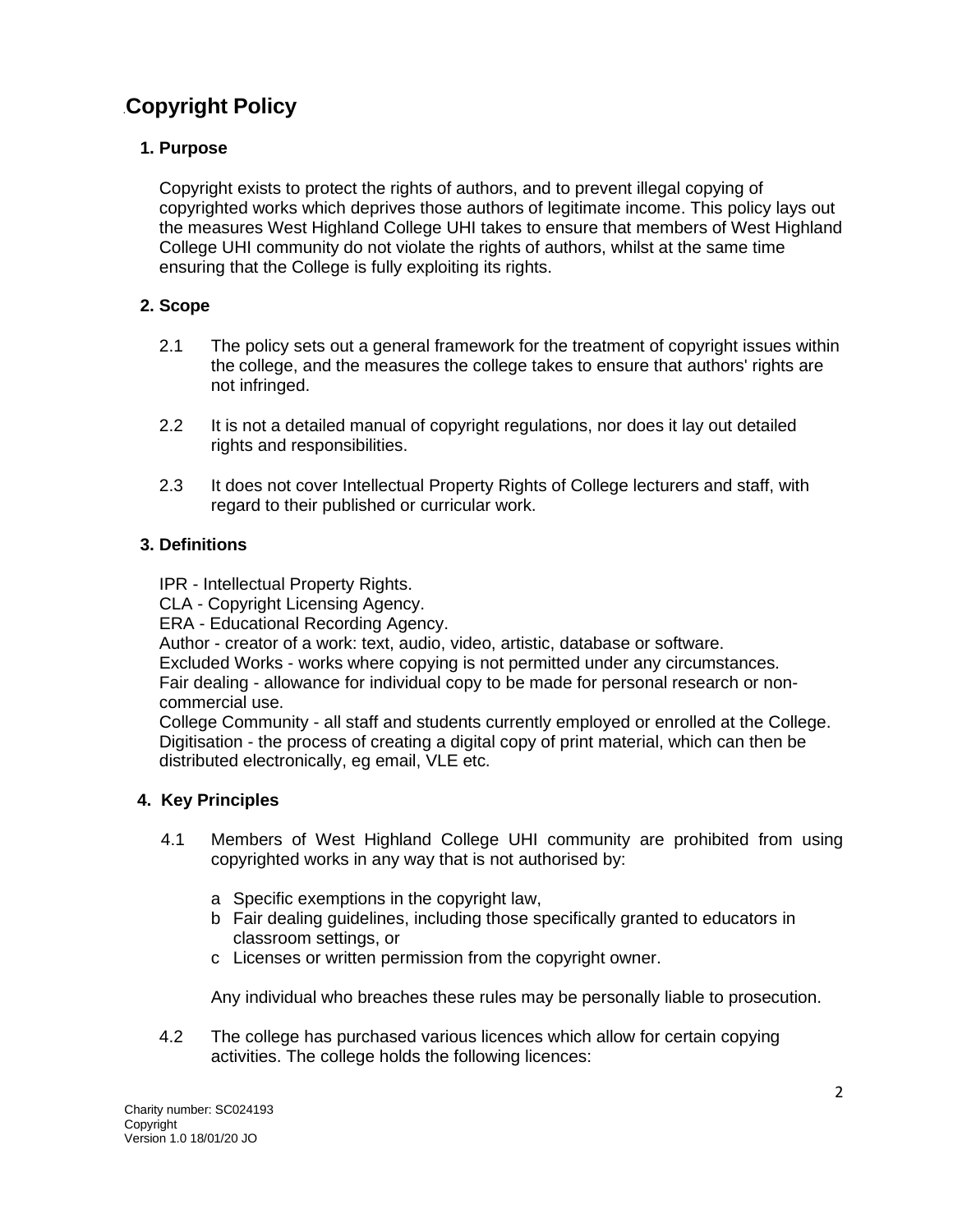Copyright Licensing Agency FE Trial Licence (CLA): The College pays an annual fee to cover multiple photocopying of printed books and journals for teaching purposes. The licence also allows the scanning of published material within clearly defined limits and with certain restrictions.

Educational Recording Agency (ERA): The College pays an annual sum to the ERA to cover any off air recording of terrestrial broadcasts for educational purposes.

Public Viewing Screening Licence (PVSL): This licence allows the college to display films/documentaries in public, outwith the normal curriculum, eg social events, student union.

4.3 The University of the Highland and Islands are responsible for the Higher Education element of the CLA licence. All HE staff complete Blackboard training on clearance and submission procedures.

#### <https://libguides.uhi.ac.uk/copyright>

4.4 West Highland College UHI remain responsible for the Further Education element of the CLA licence. Further Education staff can obtain advice/support from West Highland College UHI library staff.

#### **5. Responsibilities**

5.1 The College:

- is aware that copyright is a legal, as well as a moral, right and that copyright holders are entitled to fair protection and compensation for the work that they produce
- is also aware of the value of its own copyright material and will take necessary action to protect the intellectual property rights invested in it, or in its members, staff and students
- states that the responsibility for adhering to the requirements of the copyright licences and legislation rests wholly with the individual.
- will ensure that staff and students are made aware of their responsibilities regarding copyright, the neglect of which may result in disciplinary action
- will make provision for such advice and support as is necessary to ensure that all staff and students can operate effectively within the scope of the copyright licences and legislation.
- will ensure that any changes to copyright legislation or to the terms and conditions of the various educational copyright licences are communicated to staff and training provided if required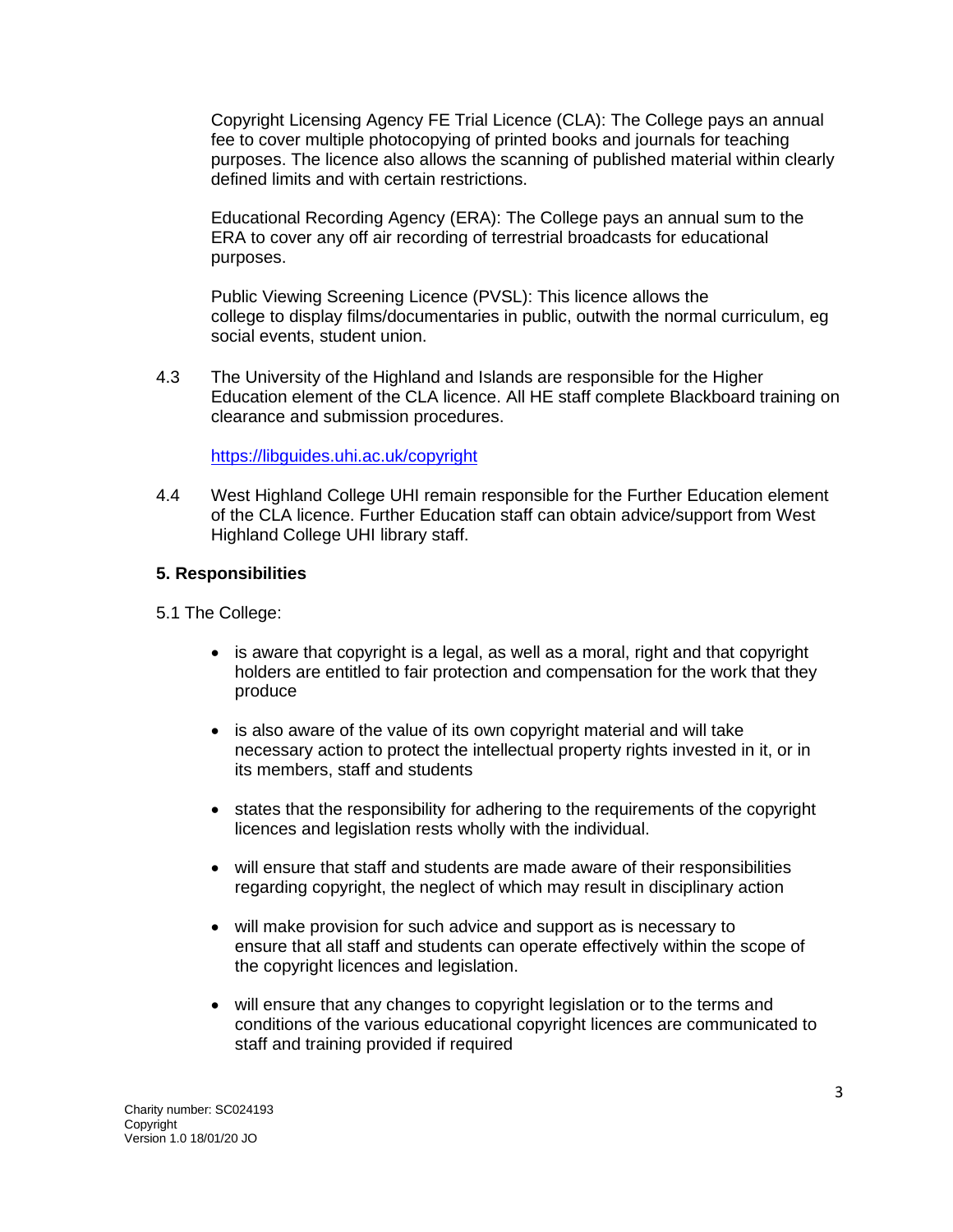5.2 The individual (West Highland College UHI staff and students):

- has agreed to comply with this policy and any subsequent amendments that reflect changes in the legislation
- understands that infringement of copyright may expose the individual to legal action and claims for substantial damages.
- understands that infringement of copyright may have a negative impact on the reputation of West Highland College UHI.
- understands that no member of staff or student may reproduce copyright works other than to the extent permitted by law or by the appropriate licences held by the College or by written permission from the copyright owner and that failure to comply may result in disciplinary action
- understands that the individual member of staff or student is responsible for ensuring that the correct permissions have been obtained before reproducing any copyrighted work.

#### **6. Support and Training**

Due to the complex and ever changing nature of copyright legislation and the licences that the College subscribe to, staff and students should always seek advice and clarification before using any protected copyright works.

The Estates and Facilities Manager is the Licensing Co-ordinator at West Highland College UHI.

The Learning Resource Centre Officer can provide general guidance and support on a wide range of copyright issues.

CLA FE Trial Licence Staff Information

[Introduction to the FE Trial Licence](https://www.youtube.com/watch?v=YDP_mJV-0us)

[Notice for Display](https://cla.co.uk/sites/default/files/CLA-CopyingGuidelines.pdf)

[Guide to Using Images](https://cla.co.uk/sites/default/files/Using%20Images%20Resource.pdf)

[Making Digital Copies Checklist](https://cla.co.uk/sites/default/files/Making-Digital-Copies-Checklist.pdf)

[Copyright True or False Video](https://www.youtube.com/watch?v=v3ztrs1GQ0M)

#### **7. Review**

Policy is to be reviewed every three years